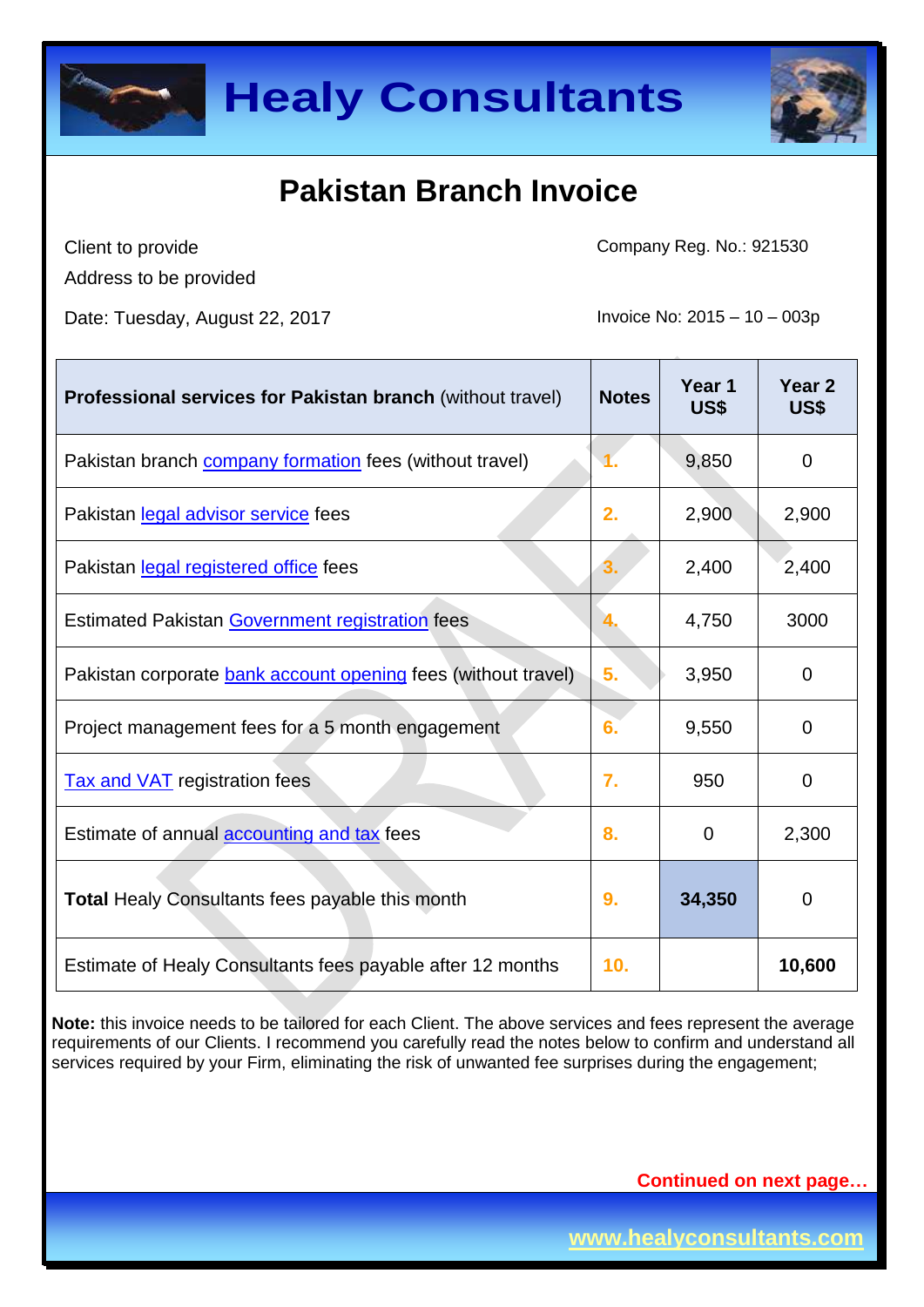



#### *Notes to invoice above*

**1.** Healy Consultants fees to efficiently and effectively complete Pakistan branch registration within [nine weeks](http://www.healyconsultants.com/pakistan-company-registration/fees-timelines/#timelines) (click link) by **i**) choosing the optimum regulatory license for our Client's business activities **ii)** securing approval for foreign branch registration with the Board of Investment [\(BOI\)](http://boi.gov.pk/) **iii)** settlement of our accountant and lawyer fees and **iv)** preparing a high quality branch registration application for the [SECP](http://www.secp.gov.pk/) and **v)** obtaining security clearance of all foreign shareholders and directors;

All [engagement fees](http://www.healyconsultants.com/company-registration-fees/) (click link) are agreed and paid up front and agree to the fees published on our country web pages. Consequently, there are no hidden fees, surprises or ambushes throughout the engagement. All engagement deadlines are agreed up front in the form of a [detailed](http://www.healyconsultants.com/index-important-links/example-project-plan/)  [project plan,](http://www.healyconsultants.com/index-important-links/example-project-plan/) mapping out [deliverables](http://www.healyconsultants.com/deliverables-to-our-clients/) by week throughout the engagement term;



Every week during the engagement, Healy Consultants will email our Client a [detailed status](http://www.healyconsultants.com/index-important-links/weekly-engagement-status-email/)  [update.](http://www.healyconsultants.com/index-important-links/weekly-engagement-status-email/) Our Client is immediately informed of engagement problems together with solutions. Your dedicated engagement manager is reachable by phone, Skype, live chat and email and will communicate in your preferred language;

- **2.** In accordance with the [Companies Ordinance of 1984,](http://www.bu.edu/bucflp/files/2012/01/Companies-Ordinance-of-1984.pdf) each Pakistan LLC must appoint a legal advisor, who may be a natural person or a body corporate, but the legal advisor must be resident in Pakistan. Healy Consultants will act as your Pakistan legal advisor, for which our annual responsibilities include **i)** preparing and filing the legal annual return; **ii)** securely maintaining company records; **iii)** liaising with the Pakistan government on our Client's behalf; **iv)** legal filing of changes of company structure; and **v)** reminding our Client of statutory deadlines;
- **3.** In accordance with **Pakistan law**, an LLC shall as from the date of its incorporation have a legal registered office in Pakistan, to which all official government communications and notices may be addressed. To comply with this statutory requirement, Healy Consultants' Pakistan office will be the registered office address for your company. Thereafter, this address will be used to receive government correspondence including **i)** tax letters **ii)** notice of the legal annual return; and **iii)** all government communications. Most of our Clients wish to place Healy Consultants' [office address](http://www.healyconsultants.com/corporate-outsourcing-services/company-secretary-and-legal-registered-office/) on invoices, contracts, websites and business cards;
- **4.** This fee is an estimate of government costs payable during your Firm's engagement. For transparency purposes, all government fee payments will be supported by original receipts and invoices. Examples of government costs include **i)** reserving the branch company name with the [SECP](http://www.secp.gov.pk/) **ii)** obtaining digital signatures and **iii)** obtaining the certificate of registration. Following engagement completion, Healy Consultants will refund our Client any excess of funds received over actual Government costs paid;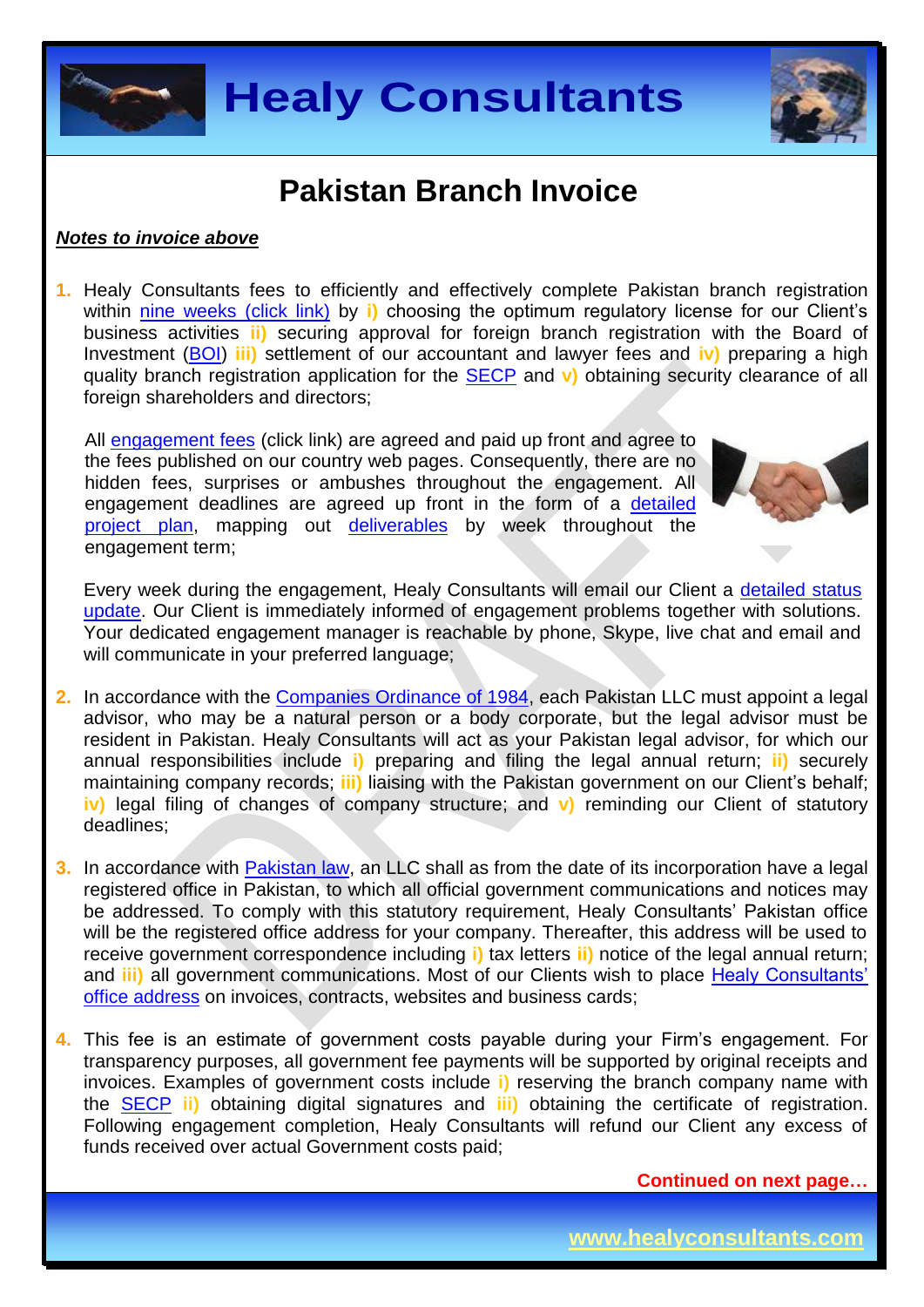



**5.** Healy Consultants will be pleased to open a Pakistan corporate bank account without our Client travel. It is a time consuming task, and Healy Consultants will shelter our Client from the associated administrative challenges. As you can appreciate, it is a difficult task to obtain bank account approval through a newly formed company when shareholders, directors and bank signatories reside overseas. Healy Consultants will prepare a business plan for the bank to optimize the probability of corporate bank account approval. Depending on our Client's business and nationality, there is a 60% probability the banks will request a bank signatory to travel for a one hour bank interview. Healy Consultants will try its best to negotiate with the bank for a travel exemption. If our Client must travel to Pakistan for corporate bank account opening, Healy Consultants will refund our Client US\$950;

In accordance with **Pakistan Company Law**, a Pakistan branch must maintain at all times a corporate bank account in the country. If our Client is not comfortable with only a Pakistan corporate bank account, Healy Consultants will be pleased to open [an international corporate](http://www.healyconsultants.com/international-banking/)  [bank account](http://www.healyconsultants.com/international-banking/) (click link) outside of Pakistan. Examples include New York, Germany, Liechtenstein, Austria, Bulgaria, South Africa, Australia, London, South America or Dubai. All banks will be top tier banks in these countries with excellent internet banking services. Example of our global banking partners include HSBC, Standard Chartered Bank, Citibank, Barclays, Standard bank, ANZ bank, VTB bank, UBS, Credit Suisse;

The banks enjoys ultimate power of approval of corporate bank account applications. Consequently, guaranteed success is outside of Healy Consultants' control. What is inside our control is the preparation and submission of a high quality bank application that maximizes the likelihood of approval. To date, we enjoy a 100% approval record because of our global [banking relationships](http://www.healyconsultants.com/international-banking/corporate-accounts/) and determination.







Global banks continue to tighten corporate bank account opening procedures, their internal compliance departments completing more thorough due diligence of Clients. Consequently, our Clients should expect the bank account approval period to take up to 4 weeks. Furthermore, global banks now require evidence of proof of business in the country where the corporate bank account will be, including sales contracts or lease agreement;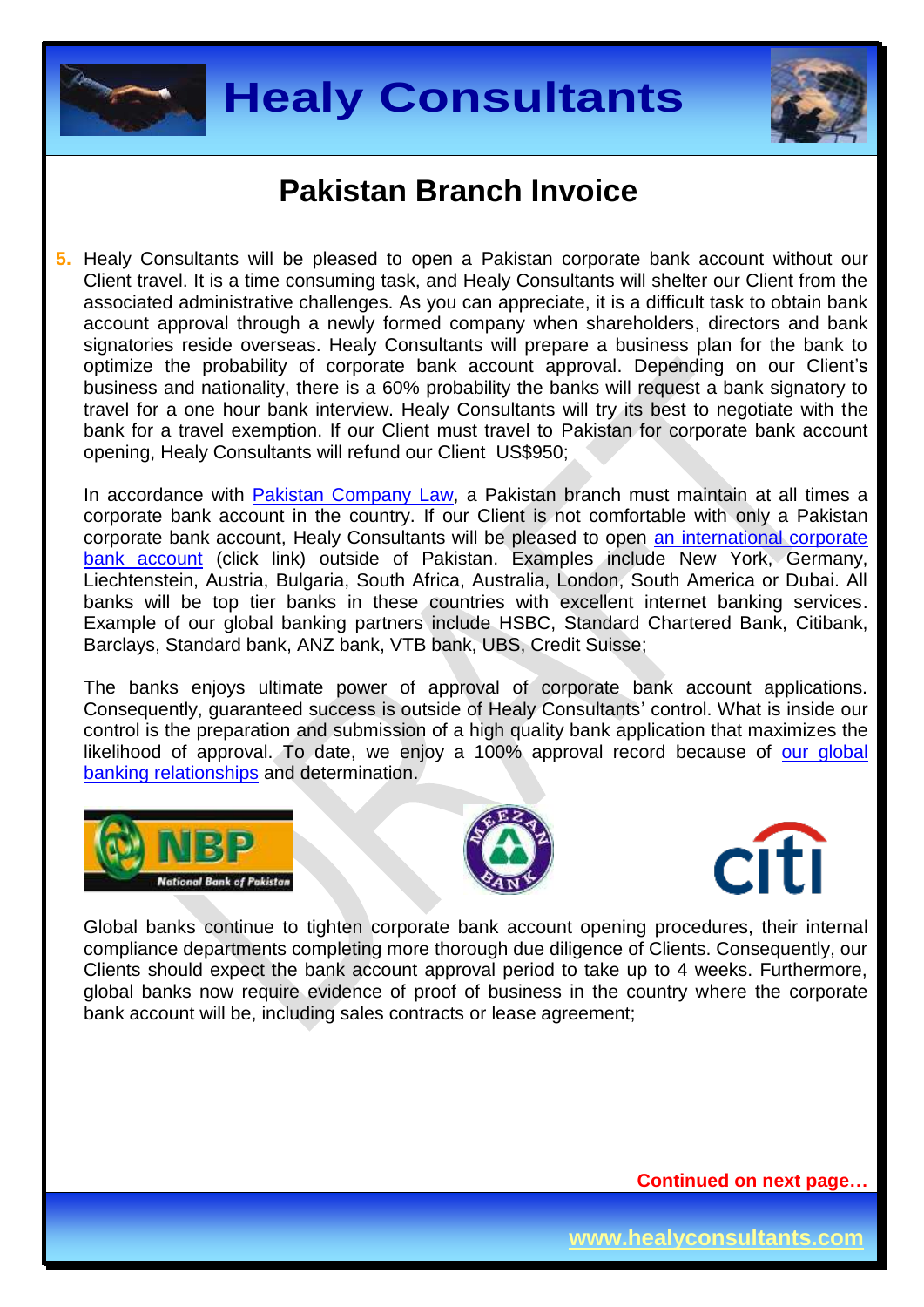



**6.** This cost includes Healy Consultants fees to thoroughly research and plan Pakistan business set up for our Client including **i)** payment of retainer fees to multiple lawyers, accountants and other consulting firms **ii)** preparation of a detailed project plan with timelines **iii)** time taken to determine the optimum Pakistan corporate structure, including preparation of a detailed comparison table of entities **iv)** ascertain the specific accounting, tax, legal and compliance considerations **v)** finding solutions to [challenges that occur](http://www.healyconsultants.com/engagement-project-management/) throughout the engagement and **vi)** completing a detailed, 23-page engagement strategy document from all of the above;

This cost also includes Healy Consultants' fees to efficiently and effectively project manage and timely complete our Client's engagement including **i)** injecting the paid up share capital on our Client's behalf and **ii)** collating and supervising the legalisation and attestation of all documents **iii)** weekly detailed engagement status updates to our Client and **iv)** weekly Friday conference call and **v)** finding solutions to unexpected challenges throughout the engagement;

Healy Consultants' project management fees also include the time taken to devise the strategies as to how to **i)** minimise the engagement period **ii)** complete the engagement without our Client travelling **iii)** avoid the need for a Pakistan local shareholder **iv)** avoid the need for a specific regulatory license **v)** open a Pakistan corporate bank account without Pakistan sponsor involvement **vi)** secure a virtual office address with minimum cost;

The Pakistan branch registration is a long and complicated process for foreign investors. Healy Consultants will liaise with multiple independent lawyers and accounting firms to ensure that **i)** your Firm complies with Pakistan commercial regulations **ii)** your Firm's interests are well protected and **iii)** your Firm enjoys all possible tax benefits;

**7.** In accordance with Pakistan law, each entity must register for branch corporation tax and each foreign individual director must secure a national tax number (NTN) at the [Federal Board](http://www.fbr.gov.pk/) of [Revenue;](http://www.fbr.gov.pk/)

In accordance with the [Sales Tax Act 1990,](http://download1.fbr.gov.pk/Docs/20101213131245110staxact1990.pdf) a Pakistan branch of a manufacturing company is obligated to register for sales tax if annual revenue exceeds US\$50,000 while a retail company must register if the value of their supplies exceeds US\$50,000 in any calendar year. Healy Consultants will be happy to assist you with VAT registration for a onetime fee of US\$850;

**8.** For an active trading branch, these [accounting and tax](http://www.healyconsultants.com/pakistan-company-registration/accounting-legal/) fees are an estimate of Healy Consultants fees to efficiently and effectively discharge your annual branch accounting and tax obligations. Following receipt of a set of draft accounting numbers from your branch, Healy Consultants will more accurately advise accounting and tax fees. For a dormant branch, Healy Consultants fees are only US\$950;

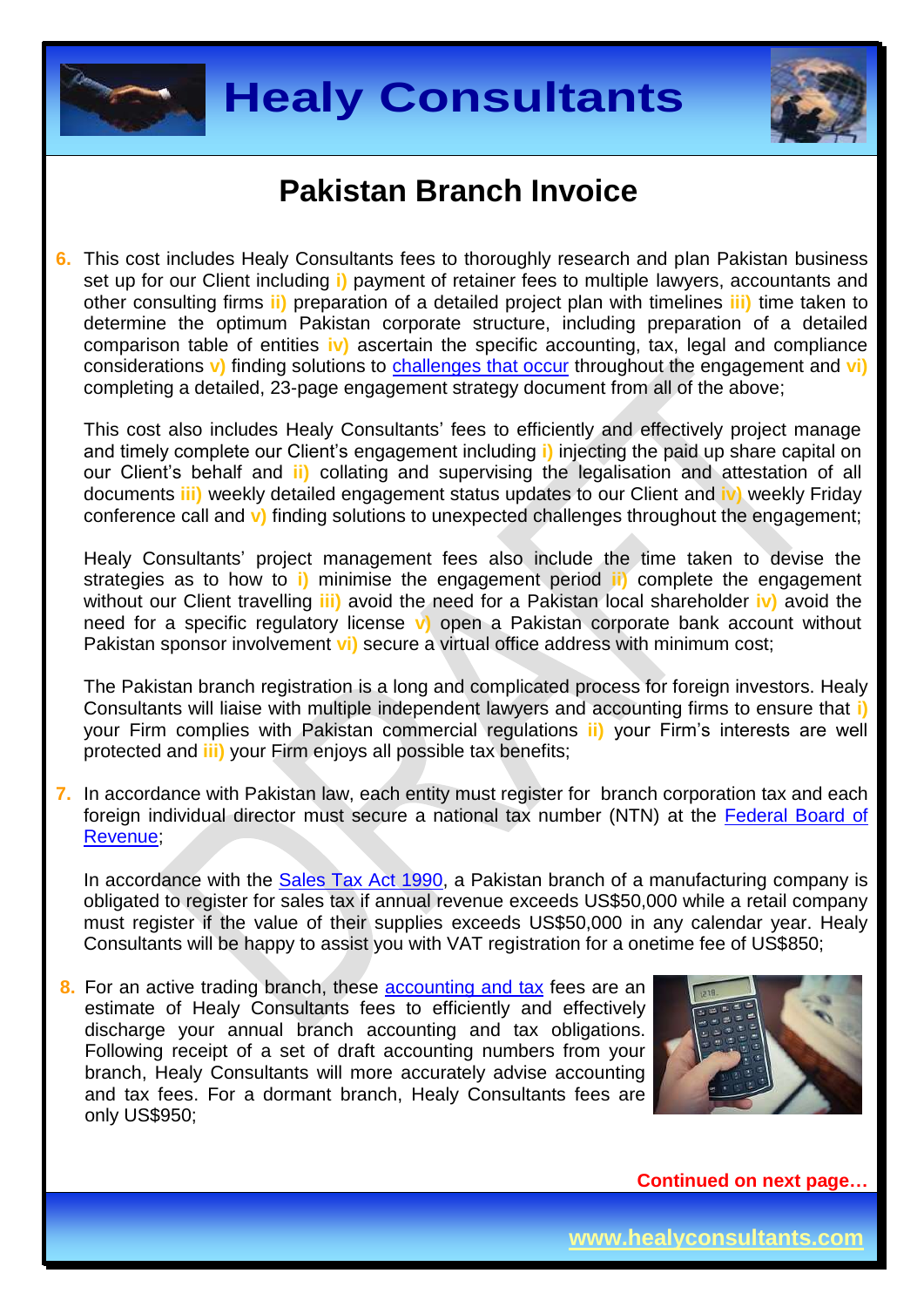



- **9.** All fees quoted in this invoice correspond to fees quoted [on Healy Consultants'](http://www.healyconsultants.com/company-registration-fees/) website. Please review this invoice carefully to identify errors. During the rush of the business day, it is possible that Healy Consultants inadvertently made fee calculation errors, typing errors or omitted services or omitted historic fee payments from Clients. In the unfortunate event you identify invoice errors, please revert to me directly re the same. I apologize in advance if I or my staff made invoice errors;
- **10.**Assuming our Clients re-engage Healy Consultants in year 2, this fee is an estimate of the fees payable next year, 12 months after the date of branch registration;
- **11.**The fees quoted in this invoice are a prediction of the fees required to efficiently and effectively complete this engagement in a timely manner. If during the engagement Healy Consultants realizes that the project is more complex than anticipated, requiring a large additional investment of time, my Firm will revert to request additional fees. If Healy Consultants completes the engagement faster and more easily than expected, Healy Consultants is happy to refund some fees to our Client;
- **12.**Branch business activities are limited to those of the parent company and can only conduct business with the contractual local Pakistan partner of the parent company. The branch suffers a corporation tax of 33%. A branch can i) lease office premises and ii) issue sales invoice to Clients' and *iii*) sign local legal contracts.
- 13. Engage Healy Consultants to [project manage](http://www.healyconsultants.com/project-manage-engagements/) business set up in every country on the planet. We are the best in the [world](http://www.healyconsultants.com/best-in-the-world/) at what we do, timely completing the  $A$  to  $Z$  of every country engagement;
- 14. In accordance with Pakistan [Board of Investment](http://boi.gov.pk/Services/ServiceProcessWizard.aspx?sid=4) regulations, there is no minimum deposit requirement for a Pakistani branch. However, Healy Consultants recommends our Clients to inject at least US\$1,000 into their branch corporate bank account. To optimize engagement efficiency and minimize delays, Healy Consultants is happy to deposit these funds on behalf of our clients;
- **15.**If our Client and Healy Consultants properly plan this engagement, our Clients' will *not* have to travel during this engagement. Healy Consultants will efficiently and effectively complete branch registration and corporate bank account opening in a timely manner without our Client presence. Instead, our Client will need to **i)** sign and get documents legalized in the embassy in their country of origin and **ii)** courier the originals to Healy Consultants office;

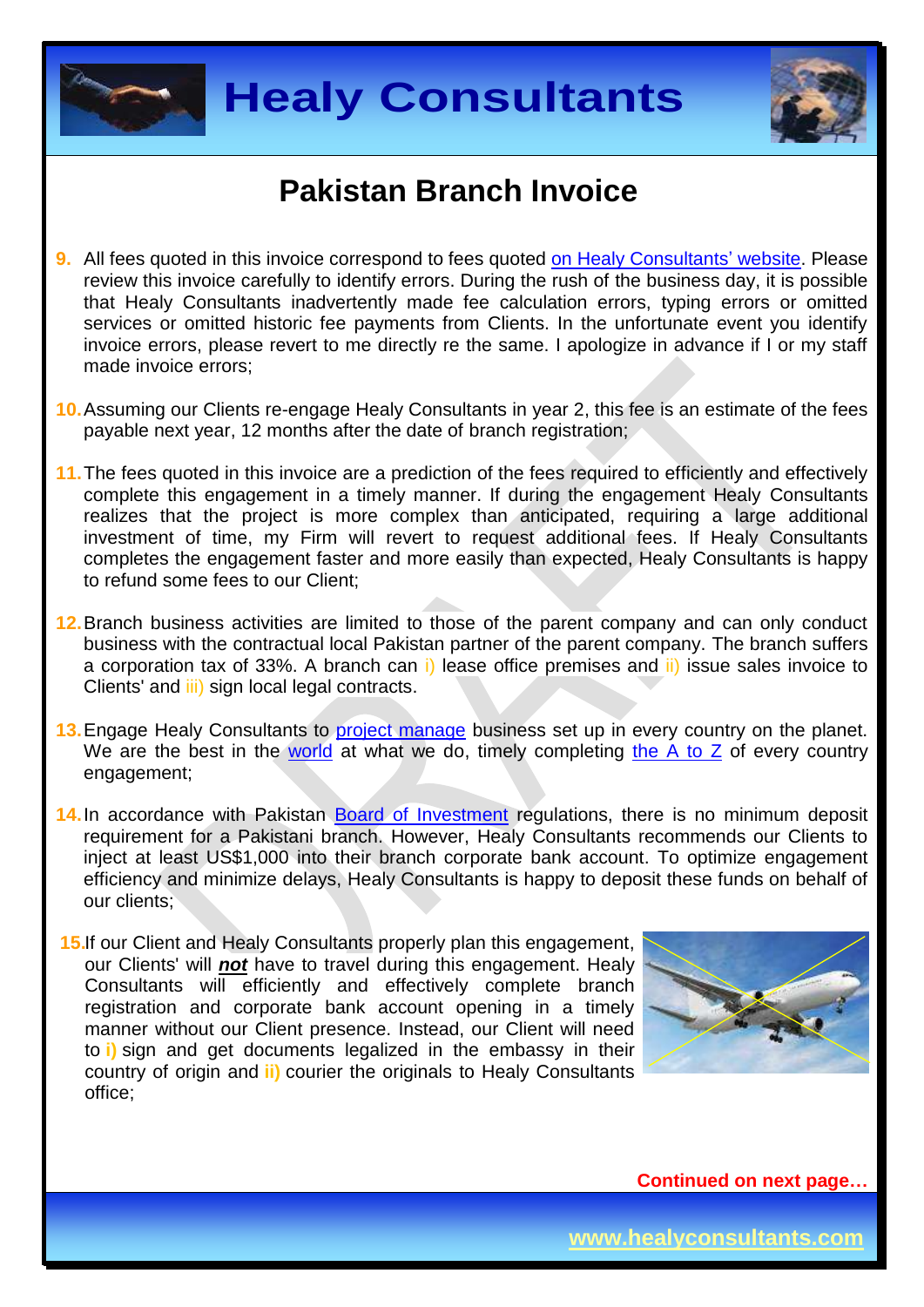



- **16.**Depending on our Client's business and nationality, the Pakistan Government may require a special regulatory license to carry on your business in the country. Healy Consultants will assist our Client secure license approval; there may be additional engagement fees. However, the Government enjoys ultimate power of approval of branch registrations and business licenses;
- **17.**In accordance with Pakistan [Board of Investment,](http://boi.gov.pk/Services/ServiceProcessWizard.aspx?sid=4) every Pakistan branch must appoint a legal representative who must be ordinarily resident in Pakistan. To minimize complexity, Healy Consultants recommends our Client appoint one staff member already in Pakistan. If our Client is uncomfortable with this strategy, Healy Consultants will provide a nominee legal branch representative. Our annual fee for the same is US\$6,600 per nominee;
- **18.** If our Client requires additional nominee services [\(click link\),](http://www.healyconsultants.com/corporate-outsourcing-services/nominee-shareholders-directors/) Healy Consultants will be pleased to assist. Our fee to be nominee director amounts to US\$6,600 per annum. Being the director of a Client's company exposes Healy Consultants to reputation, litigation and financial risk;
- 19. If required, Healy Consultants will be pleased to assist your firm to secure employee [visa](http://www.healyconsultants.com/pakistan-company-registration/formation-support-services/) approvals. Our fee is US\$2,950 for the first employee, US\$1,950 for the second employee, US\$950 per employee thereafter. Our employee visa fees includes preparation of a quality visa application and submitting to the correct Government immigration officers. The Government enjoys ultimate power of approval of visa applications. Consequently, guaranteed success is outside of Healy Consultants' control. What is inside our control is the preparation and submission of a high quality immigration visa application that maximizes the likelihood of visa approval;
- **20.**Some of our Clients request Healy Consultants to provide temporary shared [office space](http://www.healyconsultants.com/virtual-office/) for 6 months until their preferred business premises is found. If your Firm requires this service, our one-time fee is US\$950. Monthly rental thereafter is paid directly to the landlord, independently of Healy Consultants;
- **21.**Monthly, quarterly and mid-year Government tax obligations include filing **i)** monthly sales tax returns **ii)** monthly withholding tax returns and **iii)** reports on quarterly general meetings. If you need our help, Healy Consultants can complete monthly Government reporting for a monthly fee of US\$860. Healy Consultants monthly support will include i) receive in dropbox the monthly invoices from our client ii) label monthly bank statement transactions iii) preparation and submission of VAT returns and iv) submission of monthly employee payroll reporting;
- **22.**It is important our Clients are aware of their personal and corporate tax obligations in their country of residence and domicile. Let us know if you need Healy Consultants help to clarify your local and international annual tax reporting obligations;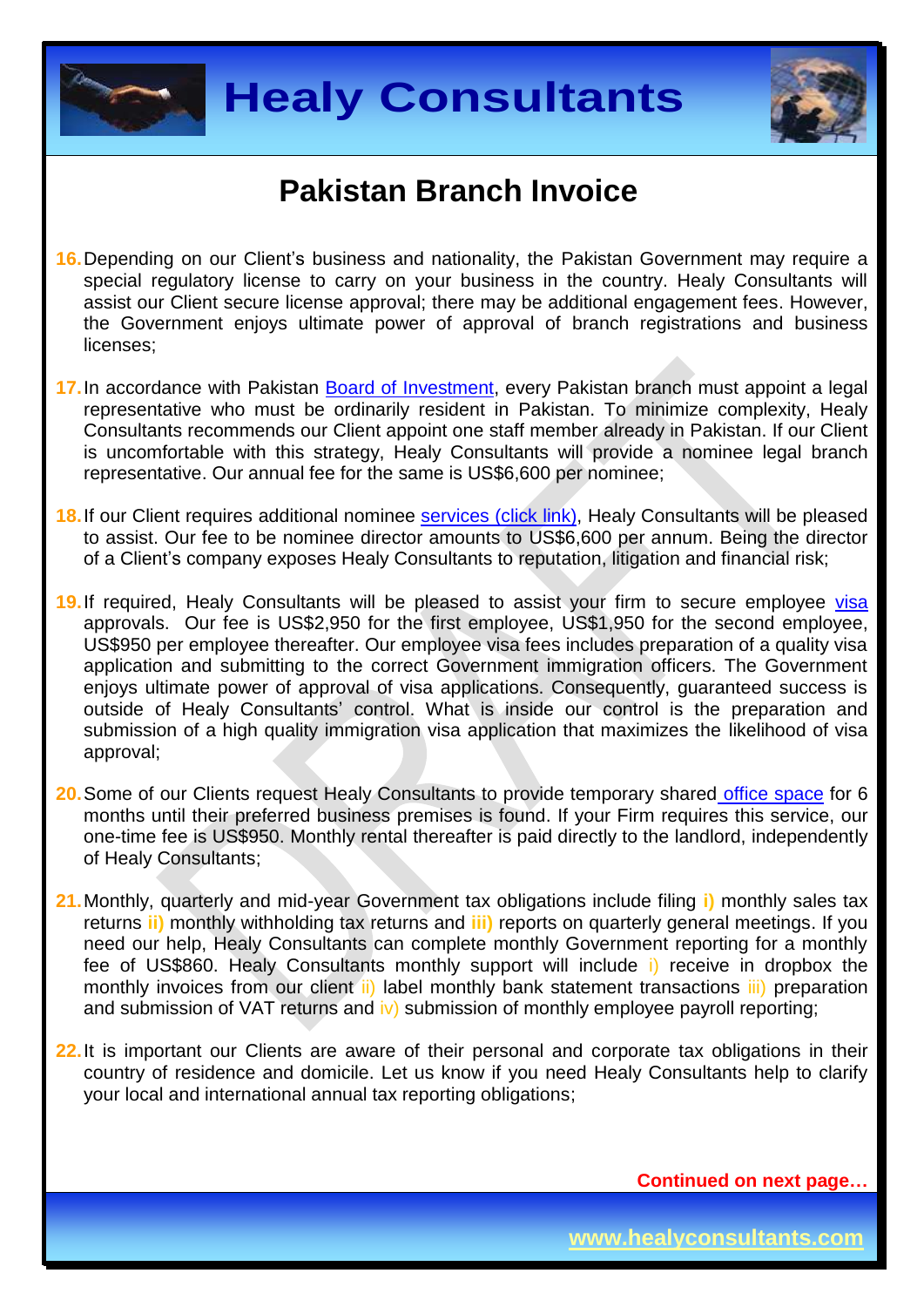



**23.**During the engagement, parent company shareholders and directors' documents may need to be translated into the local language; before the Government and Bank approves branch registration and corporate bank account opening respectively. Consequently, our Client should budget for possible additional translation and embassy attestation fees. Either our Client or Healy Consultants can complete this administrative task;

As always, Healy Consultants will negotiate with all third parties to eliminate or reduce additional engagement costs. For transparency purposes, all third party fee payments will be supported by original receipts and invoices. Examples of possible third party payments include **i)** embassy fees **ii)** notary public costs **iii)** official translator fees;

- **24.**Some of our Clients' require an [immediate country](http://www.healyconsultants.com/turnkey-solutions/) solution. With this strategy, within a day Healy Consultants can supply our Client **i)** an existing dormant Pakistan company number and **ii)** an already approved Pakistan corporate bank account number and **iii)** a business address. Turnkey solutions are attractive to those entrepreneurs who wish to immediately. close a country deal, sign a contract or invoice a customer;
- 25. As stipulated on our **[business website](http://www.healyconsultants.com/)** and in section 3 of our engagement letter, Healy Consultants will only commence the engagement following **i)** settlement of our fees and **ii)** completion and signing of our legal engagement letter;
- 26. Healy Consultants will only incorporate your company after 75% of due diligence [documentation](http://www.healyconsultants.com/due-diligence/) is received by email. Healy Consultants will only open a corporate bank account after 100% of the Client's original due diligence documentation is received by courier;
- **27.**During the annual renewal engagement with our Client, our in-house [Legal and Compliance](http://www.healyconsultants.com/about-us/key-personnel/cai-xin-profile/)  [Department \(click link\)](http://www.healyconsultants.com/about-us/key-personnel/cai-xin-profile/) reviews the quality and completeness of our Client file. Consequently, Healy Consultants may revert to our Client to ask for more up to date due diligence [documentation;](http://www.healyconsultants.com/due-diligence/)
- **28.**To assist our Clients to minimize foreign exchange costs, we offer the payment in SG\$, Euro, Pounds or US\$. Kindly let me know in which currency your Firm prefers to settle our fees and I will send an updated invoice, thank you:
- **29.**Some of our Clients' engage Healy Consultants to [recruit \(click link\)](http://www.healyconsultants.com/corporate-outsourcing-services/how-we-help-our-clients-recruit-quality-employees/) local employees. We have a lot of experience in this area and we are quite skilled at securing quality candidates for our Clients';